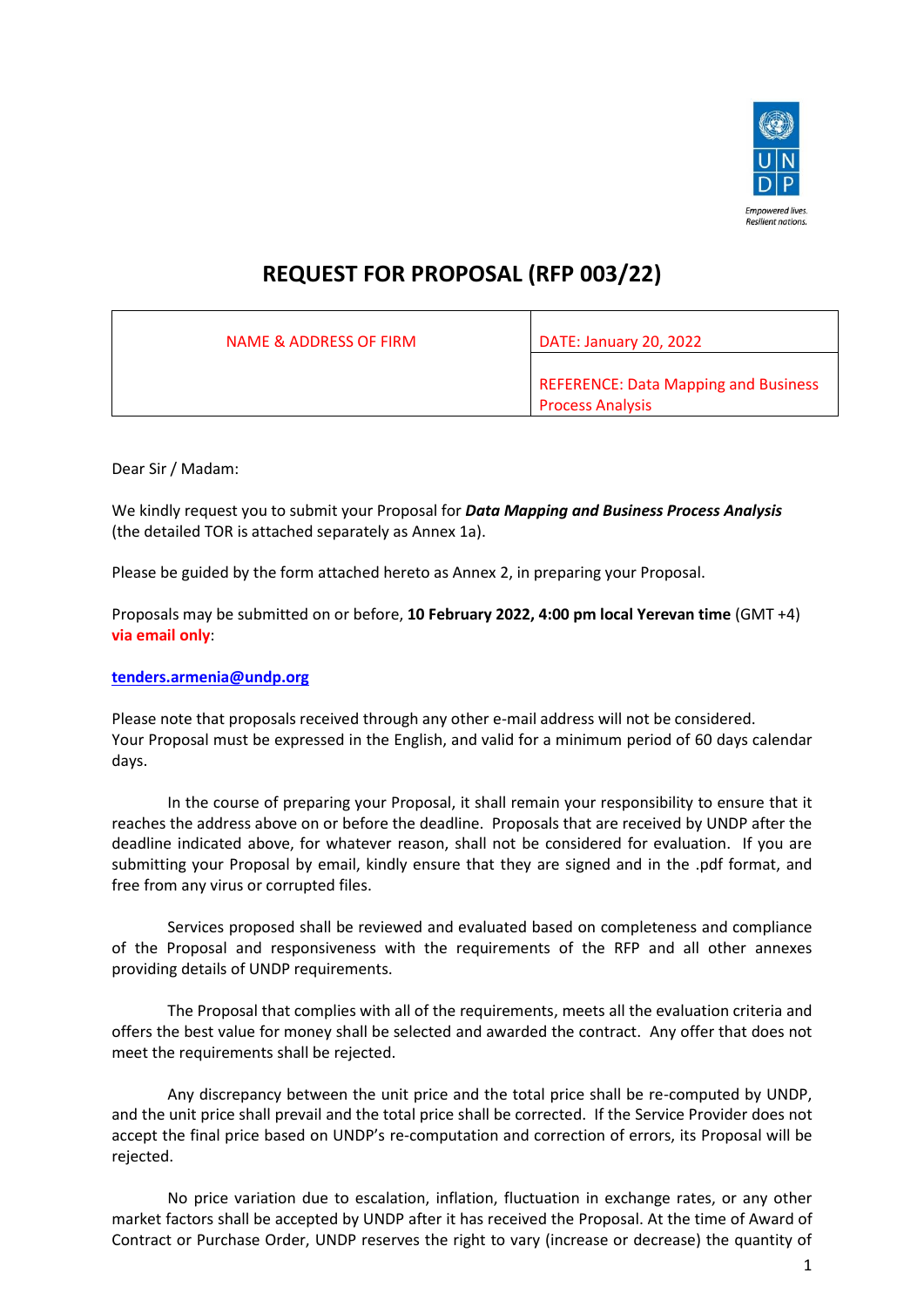services and/or goods, by up to a maximum twenty five per cent (25%) of the total offer, without any change in the unit price or other terms and conditions.

Any Contract or Purchase Order that will be issued as a result of this RFP shall be subject to the General Terms and Conditions attached hereto. The mere act of submission of a Proposal implies that the Service Provider accepts without question the General Terms and Conditions of UNDP, herein attached as Annex 3.

Please be advised that UNDP is not bound to accept any Proposal, nor award a contract or Purchase Order, nor be responsible for any costs associated with a Service Providers preparation and submission of a Proposal, regardless of the outcome or the manner of conducting the selection process.

UNDP's vendor protest procedure is intended to afford an opportunity to appeal for persons or firms not awarded a Purchase Order or Contract in a competitive procurement process. In the event that you believe you have not been fairly treated, you can find detailed information about vendor protest procedures in the following link:

[Procurement protest and vendor sanctions | United Nations Development Programme \(undp.org\)](https://www.undp.org/procurement/business/protest-and-sanctions)

UNDP encourages every prospective Service Provider to prevent and avoid conflicts of interest, by disclosing to UNDP if you, or any of your affiliates or personnel, were involved in the preparation of the requirements, design, cost estimates, and other information used in this RFP.

UNDP implements a zero tolerance on fraud and other proscribed practices, and is committed to preventing, identifying and addressing all such acts and practices against UNDP, as well as third parties involved in UNDP activities. UNDP expects its Service Providers to adhere to the UN Supplier Code of Conduct found in this link:

[https://www.un.org/Depts/ptd/sites/www.un.org.Depts.ptd/files/files/attachment/page/pdf/unscc/](https://www.un.org/Depts/ptd/sites/www.un.org.Depts.ptd/files/files/attachment/page/pdf/unscc/conduct_english.pdf) [conduct\\_english.pdf](https://www.un.org/Depts/ptd/sites/www.un.org.Depts.ptd/files/files/attachment/page/pdf/unscc/conduct_english.pdf)

Thank you and we look forward to receiving your Proposal.

Sincerely yours,

*Procurement Unit UNDP Armenia*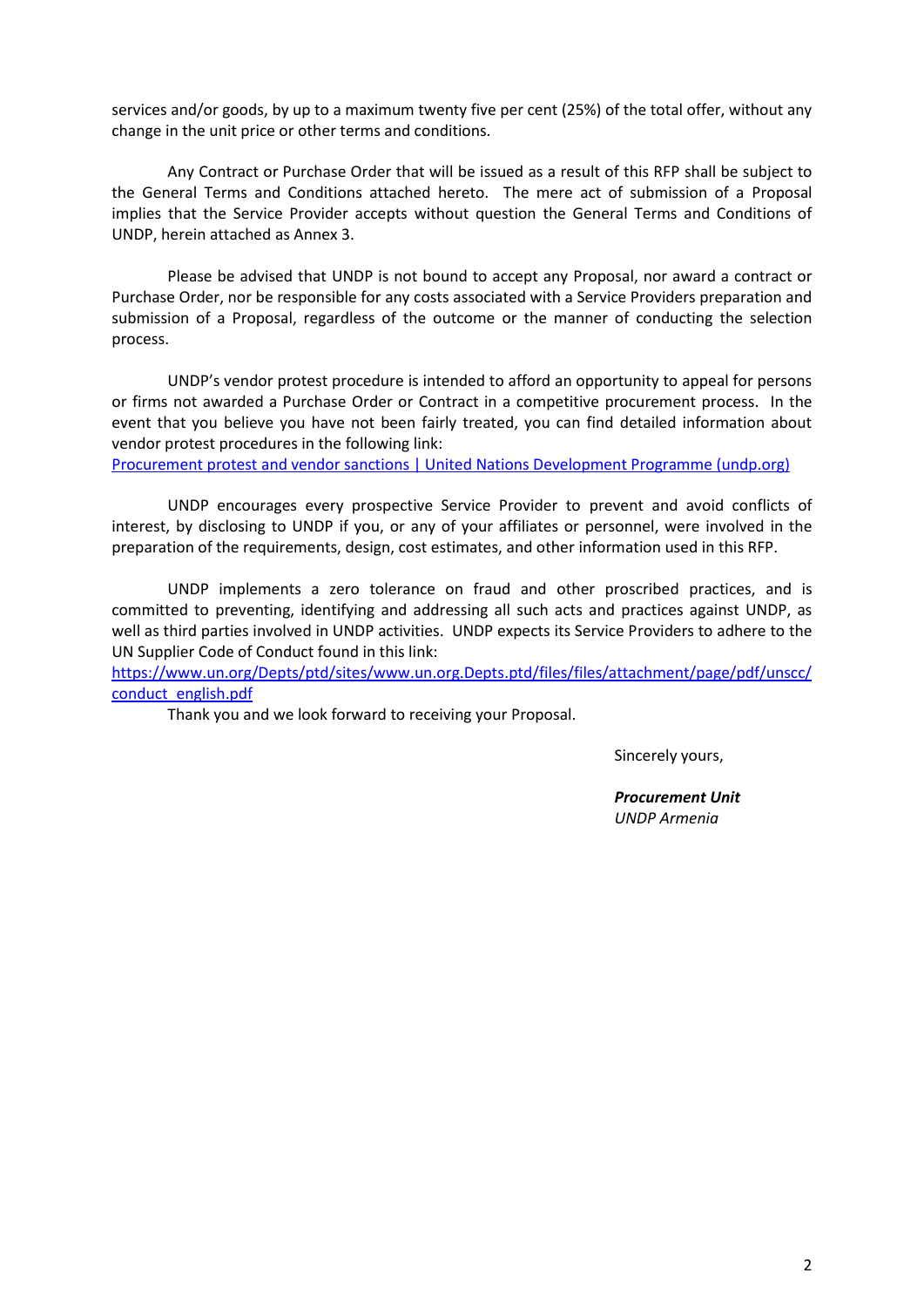# **Description of Requirements**

| Context of the                                                                                        | <b>Data Mapping and Business Process Analysis</b>                                                                                                                                                                                                                                                                                                                                                                                                                                                                                                                                                     |
|-------------------------------------------------------------------------------------------------------|-------------------------------------------------------------------------------------------------------------------------------------------------------------------------------------------------------------------------------------------------------------------------------------------------------------------------------------------------------------------------------------------------------------------------------------------------------------------------------------------------------------------------------------------------------------------------------------------------------|
| Requirement                                                                                           |                                                                                                                                                                                                                                                                                                                                                                                                                                                                                                                                                                                                       |
| Implementing Partner of<br><b>UNDP</b>                                                                | $\overline{\phantom{m}}$                                                                                                                                                                                                                                                                                                                                                                                                                                                                                                                                                                              |
| Brief Description of the<br>Required Services <sup>1</sup>                                            | In line with the draft National Road Safety Strategy (NRSS), the<br>sustainability and inclusion principles of the 2030 Agenda and the UN<br>General Assembly adopted resolution A/RES/74/299, the proposed<br>project sets out to: 1) Ensure effective management and use of road<br>safety data for improved policy and decision making, law enforcement<br>and monitoring & evaluation; and 2) Streamline experiment-informed<br>and iterative policy-making practices in the context of road safety in<br>Armenia to ensure that only effective interventions are replicated<br>and/or scaled-up. |
| List and Description of<br><b>Expected Outputs to be</b><br>Delivered                                 | As per Annex 1a - Terms of Reference (TOR)                                                                                                                                                                                                                                                                                                                                                                                                                                                                                                                                                            |
| Person to Supervise the<br>Work/Performance of the<br>Service Provider                                | Elen Sahradyan, Public Policy Innovation Task Lead                                                                                                                                                                                                                                                                                                                                                                                                                                                                                                                                                    |
| <b>Frequency of Reporting</b>                                                                         | As per TOR (Annex 1a) Deliverables and Timeframe                                                                                                                                                                                                                                                                                                                                                                                                                                                                                                                                                      |
| <b>Progress Reporting</b>                                                                             | As per TOR (Annex 1a) Deliverables and Timeframe                                                                                                                                                                                                                                                                                                                                                                                                                                                                                                                                                      |
| Requirements                                                                                          |                                                                                                                                                                                                                                                                                                                                                                                                                                                                                                                                                                                                       |
| Location of work                                                                                      | $\Box$ Exact Address as provided below                                                                                                                                                                                                                                                                                                                                                                                                                                                                                                                                                                |
|                                                                                                       | ⊠ At Contractor's Location                                                                                                                                                                                                                                                                                                                                                                                                                                                                                                                                                                            |
| Expected duration of work                                                                             | 3.5 months after contract signing by both parties.                                                                                                                                                                                                                                                                                                                                                                                                                                                                                                                                                    |
| Target start date                                                                                     | February 15, 2022                                                                                                                                                                                                                                                                                                                                                                                                                                                                                                                                                                                     |
| Latest completion date                                                                                | May 30, 2022                                                                                                                                                                                                                                                                                                                                                                                                                                                                                                                                                                                          |
| <b>Travels Expected</b>                                                                               | As per Annex 1a - Terms of Reference (TOR)                                                                                                                                                                                                                                                                                                                                                                                                                                                                                                                                                            |
| <b>Special Security</b>                                                                               | Others<br>$\blacksquare$                                                                                                                                                                                                                                                                                                                                                                                                                                                                                                                                                                              |
| Requirements                                                                                          | ⊠ Not Required                                                                                                                                                                                                                                                                                                                                                                                                                                                                                                                                                                                        |
| Facilities to be Provided by                                                                          | $\Box$ Office space and facilities                                                                                                                                                                                                                                                                                                                                                                                                                                                                                                                                                                    |
| UNDP (i.e., must be                                                                                   | $\Box$ Land Transportation                                                                                                                                                                                                                                                                                                                                                                                                                                                                                                                                                                            |
| excluded from Price                                                                                   | $\Box$ Others                                                                                                                                                                                                                                                                                                                                                                                                                                                                                                                                                                                         |
| Proposal)                                                                                             | $\boxtimes$ N/A                                                                                                                                                                                                                                                                                                                                                                                                                                                                                                                                                                                       |
| <b>Implementation Schedule</b><br>indicating breakdown and<br>timing of activities/sub-<br>activities | $\boxtimes$ Required                                                                                                                                                                                                                                                                                                                                                                                                                                                                                                                                                                                  |
| Names and curriculum                                                                                  |                                                                                                                                                                                                                                                                                                                                                                                                                                                                                                                                                                                                       |
| vitae of individuals who                                                                              | ⊠ Required                                                                                                                                                                                                                                                                                                                                                                                                                                                                                                                                                                                            |
| will be involved in                                                                                   | $\Box$ Not Required                                                                                                                                                                                                                                                                                                                                                                                                                                                                                                                                                                                   |
| completing the services                                                                               |                                                                                                                                                                                                                                                                                                                                                                                                                                                                                                                                                                                                       |
| <b>Currency of Proposal</b>                                                                           | ⊠ United States Dollars (USD)                                                                                                                                                                                                                                                                                                                                                                                                                                                                                                                                                                         |
|                                                                                                       | $\boxtimes$ Local Currency (AMD) (will be converted in accordance to UNORE)                                                                                                                                                                                                                                                                                                                                                                                                                                                                                                                           |

<sup>1</sup> *A detailed TOR may be attached if the information listed in this Annex is not sufficient to fully describe the nature of the work and other details of the requirements.*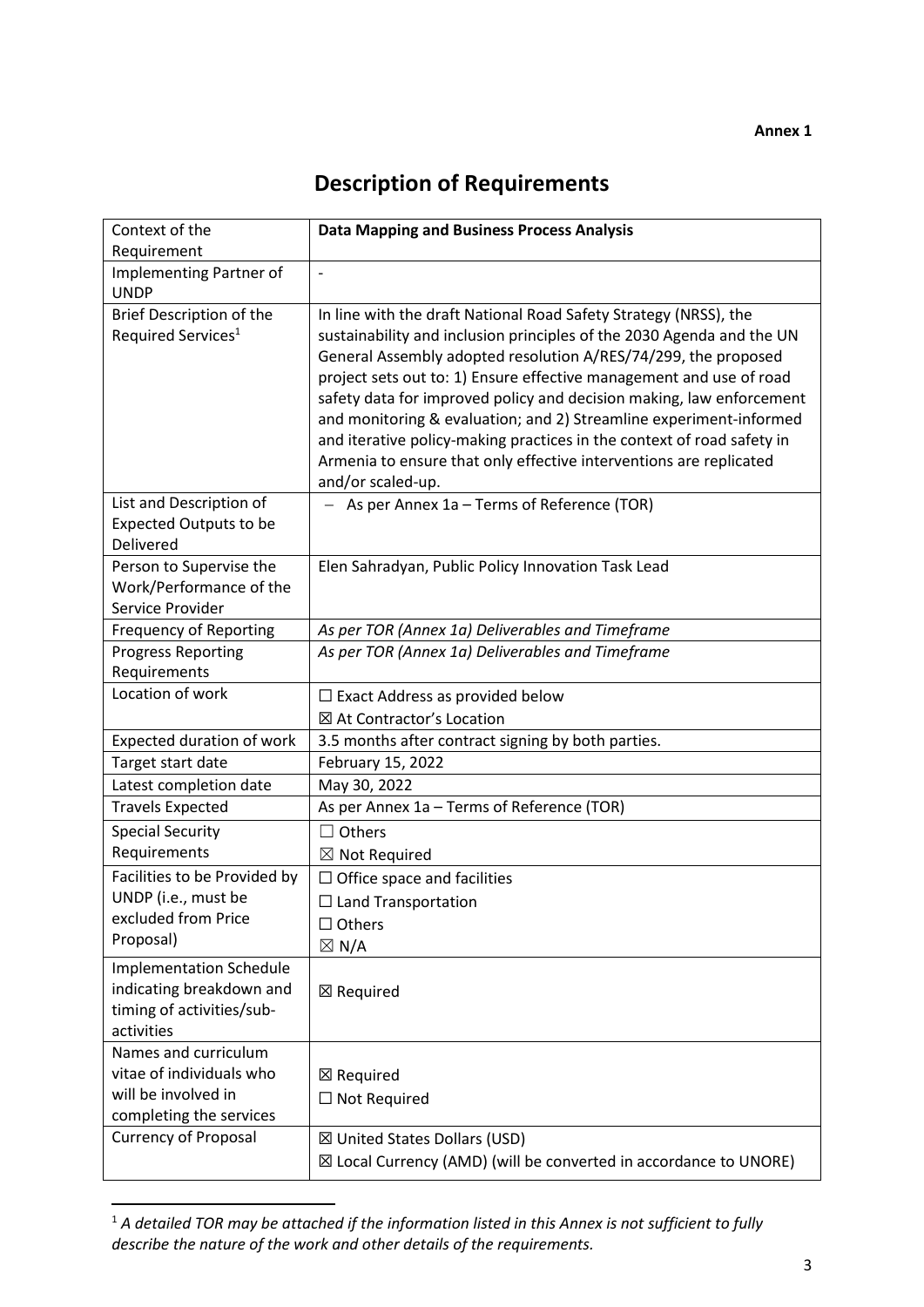| Value Added Tax on Price                                                                                              | $\Box$ must be inclusive of VAT and other applicable indirect taxes                                                                                                                                                                                                                                                                          |            |                                                            |                                                                                                                     |
|-----------------------------------------------------------------------------------------------------------------------|----------------------------------------------------------------------------------------------------------------------------------------------------------------------------------------------------------------------------------------------------------------------------------------------------------------------------------------------|------------|------------------------------------------------------------|---------------------------------------------------------------------------------------------------------------------|
| Proposal <sup>2</sup>                                                                                                 | $\boxtimes$ must be exclusive of VAT and other applicable indirect taxes                                                                                                                                                                                                                                                                     |            |                                                            |                                                                                                                     |
| Validity Period of<br>Proposals (Counting for the<br>last day of submission of<br>quotes)                             | $\boxtimes$ 60 days<br>$\Box$ 90 days<br>$\Box$ 120 days<br>In exceptional circumstances, UNDP may request the Proposer to<br>extend the validity of the Proposal beyond what has been initially<br>indicated in this RFP. The Proposal shall then confirm the extension<br>in writing, without any modification whatsoever on the Proposal. |            |                                                            |                                                                                                                     |
| <b>Partial Quotes</b>                                                                                                 | ⊠ Not Permitted                                                                                                                                                                                                                                                                                                                              |            |                                                            |                                                                                                                     |
| Payment Terms <sup>3</sup>                                                                                            | Outputs                                                                                                                                                                                                                                                                                                                                      | Percentage | Timing                                                     | Condition for<br>Payment<br>Release                                                                                 |
|                                                                                                                       | 1. Report on adjusted<br>data mapping and<br>business process<br>analysis methodology<br>and toolkit                                                                                                                                                                                                                                         |            | 1 month<br>after<br>contract<br>signing                    | Within<br>thirty<br>(30) days from<br>the<br>date<br>of<br>meeting<br>the<br>following                              |
|                                                                                                                       | 2. Final comprehensive<br>report with data<br>mapping and business<br>process analysis results<br>in relevance to road<br>safety data analytics<br>objectives                                                                                                                                                                                | 40%        |                                                            | conditions:<br>UNDP's<br>a)<br>written<br>acceptance<br>(i.e., not)<br>mere<br>receipt) of<br>the quality<br>of the |
|                                                                                                                       | 3. Final comprehensive<br>report with data<br>mapping and business<br>process analysis results<br>in relevance to overall<br>police data analytics<br>objectives and future<br>Police digital<br>transformation roadmap                                                                                                                      | 60%        | 3.5<br>and<br>months<br>b)<br>after<br>contract<br>signing | outputs;<br>Receipt of<br>invoice<br>from the<br>Service<br>Provider.                                               |
| Person(s) to<br>review/inspect/ approve<br>outputs/completed<br>services and authorize the<br>disbursement of payment | Elen Sahradyan, Public Policy Innovation Task Lead;                                                                                                                                                                                                                                                                                          |            |                                                            |                                                                                                                     |
| Type of Contract to be<br>Signed                                                                                      | ⊠ Contract for Services                                                                                                                                                                                                                                                                                                                      |            |                                                            |                                                                                                                     |
| Criteria for Contract Award                                                                                           | $\Box$ Lowest Price Quote among technically responsive offers<br>⊠ Highest Combined Score (based on the 70% technical offer and 30%<br>price weight distribution), where the minimum passing score of                                                                                                                                        |            |                                                            |                                                                                                                     |

*<sup>2</sup> VAT exemption status varies from one country to another. Pls. check whatever is applicable to the UNDP CO/BU requiring the service.*

<sup>3</sup> *UNDP preference is not to pay any amount in advance upon signing of contract. If the Service Provider strictly requires payment in advance, it will be limited only up to 20% of the total price quoted. For any higher percentage, or any amount advanced exceeding \$30,000, UNDP shall require the Service Provider to submit a bank guarantee or bank cheque payable to UNDP, in the same amount as the payment advanced by UNDP to the Service Provider.*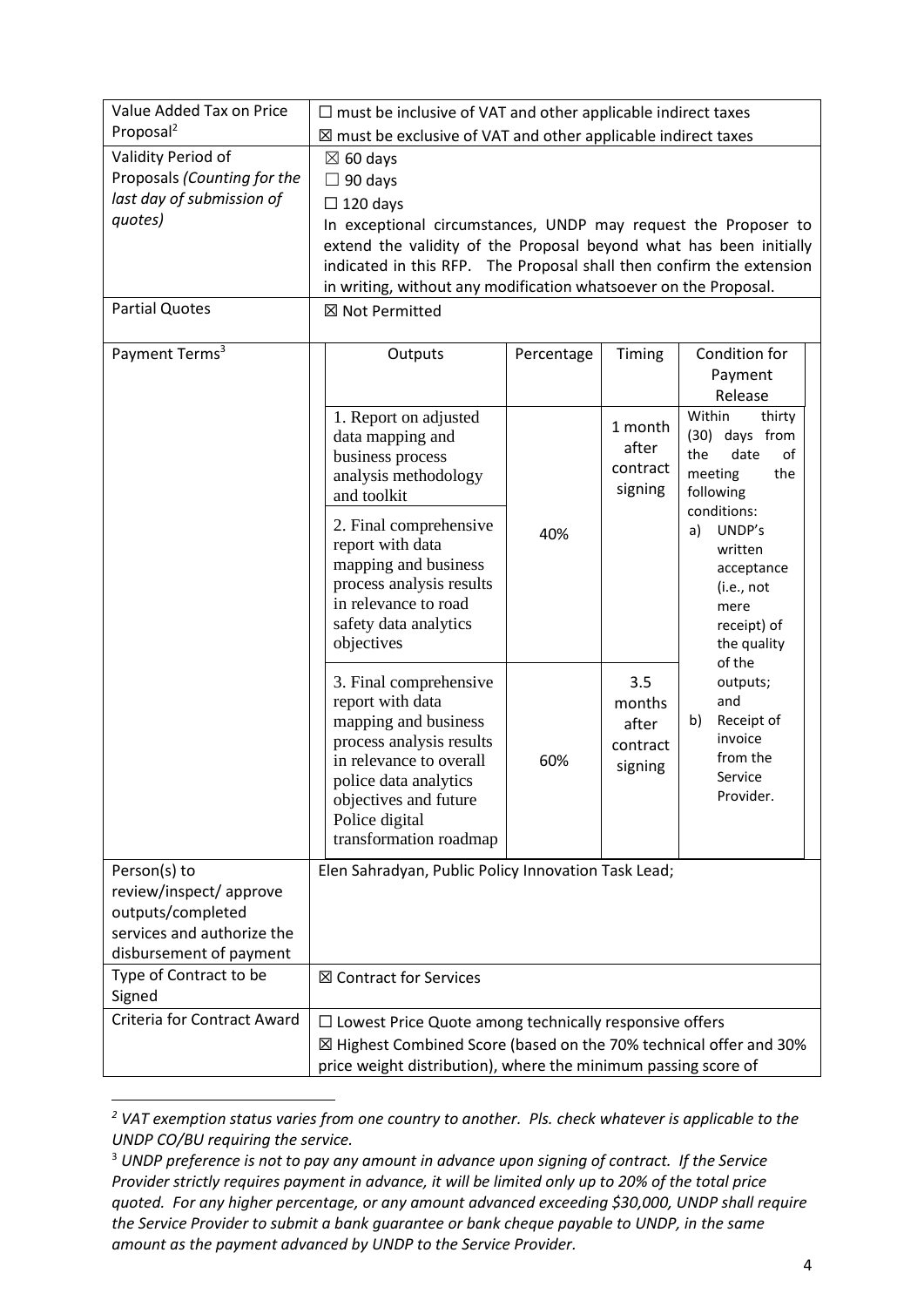|                                  | technical proposal is 70%.                                                                                                                                                                                                       |
|----------------------------------|----------------------------------------------------------------------------------------------------------------------------------------------------------------------------------------------------------------------------------|
|                                  | $\boxtimes$ Full acceptance of the UNDP Contract General Terms and Conditions                                                                                                                                                    |
|                                  | (GTC). This is a mandatory criterion and cannot be deleted regardless                                                                                                                                                            |
|                                  | of the nature of services required. Non acceptance of the GTC may be                                                                                                                                                             |
|                                  | grounds for the rejection of the Proposal.                                                                                                                                                                                       |
| Criteria for the Assessment      | <b>Technical Proposal (70%)</b>                                                                                                                                                                                                  |
| of Proposal                      |                                                                                                                                                                                                                                  |
|                                  | $\boxtimes$ Expertise of the Firm (max score: 300), including:                                                                                                                                                                   |
|                                  | Minimum of 5 years' experience in data mapping and<br>business process analysis preferable in the public sector<br>(max score: 150);                                                                                             |
|                                  | Minimum of 3 years' experience in law, with specific focus<br>on criminal and administrative law and proceedings max<br>score: 100);                                                                                             |
|                                  | Knowledge of the Police structure and functionalities is<br>strongly desirable; Experience in working with state or<br>government agencies (max score: 50);                                                                      |
|                                  | ⊠<br>Methodology, its Appropriateness to the Conditions<br>and<br>Implementation Plan (max score: 250), including:                                                                                                               |
|                                  | Task implementation approach, including detailed description<br>of implementation methods and milestones to carry out the<br>proposed task; a detailed work plan with timelines for the<br>Deliverables/Outputs (max score: 250) |
|                                  | $\boxtimes$ Qualification of Key Personnel (max score: 450), including:                                                                                                                                                          |
|                                  | Project manager - at least 5 years of experience in data<br>mapping and business process analysis preferably in the public<br>sector (max score: 150);                                                                           |
|                                  | Data specialist - At least 3 years of experience in data analytics and<br>data mapping (max score: 100);                                                                                                                         |
|                                  | Lawyer/legal specialist- At least 5 years of experience in criminal and<br>administrative law and proceedings (max score: 100);                                                                                                  |
|                                  | At least 2 researcher/s - At least 2 years of experience in research,<br>preferably in the public sector (max score: 100);                                                                                                       |
|                                  | <b>Financial Proposal (30%)</b>                                                                                                                                                                                                  |
|                                  | To be computed as a ratio of the Proposal's offer to the lowest price                                                                                                                                                            |
|                                  | among the proposals received by UNDP.                                                                                                                                                                                            |
| UNDP will award the              | ⊠ One and only one Service Provider                                                                                                                                                                                              |
| contract to:                     |                                                                                                                                                                                                                                  |
| Annexes to this RFP <sup>4</sup> | ⊠ Detailed TOR (Annex 1)                                                                                                                                                                                                         |
|                                  | $\boxtimes$ Form for Submission of Proposal (Annex 2)                                                                                                                                                                            |
|                                  | $\boxtimes$ General Terms and Conditions / Special Conditions (Annex 3) <sup>5</sup><br>$\Box$ Others <sup>6</sup>                                                                                                               |

<sup>4</sup> *Where the information is available in the web, a URL for the information may simply be provided.*

<sup>&</sup>lt;sup>5</sup> Service Providers are alerted that non-acceptance of the terms of the General Terms and Conditions *(GTC) may be grounds for disqualification from this procurement process.* 

<sup>6</sup> *A more detailed Terms of Reference in addition to the contents of this RFP may be attached hereto.*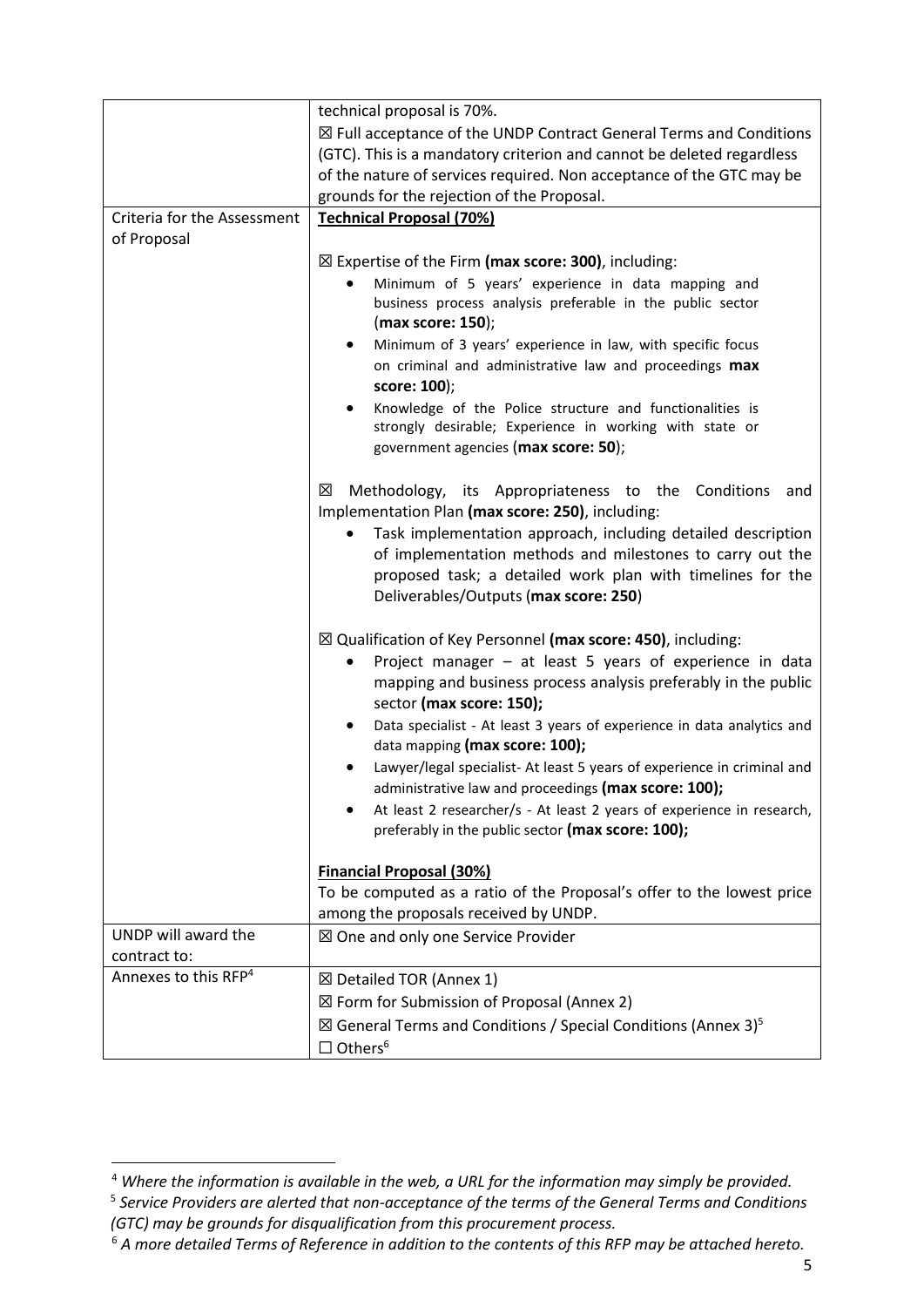| <b>Contact Person for</b>             | Procurement Unit, UNDP Armenia procurement.armenia@undp.org                                                                                               |
|---------------------------------------|-----------------------------------------------------------------------------------------------------------------------------------------------------------|
| Inquiries                             | Any delay in UNDP's response shall be not used as a reason for                                                                                            |
| (Written inquiries only) <sup>7</sup> | extending the deadline for submission, unless UNDP determines that<br>such an extension is necessary and communicates a new deadline to<br>the Proposers. |
| Other Information [pls.<br>specify]   |                                                                                                                                                           |

*<sup>7</sup> This contact person and address is officially designated by UNDP. If inquiries are sent to other person/s or address/es, even if they are UNDP staff, UNDP shall have no obligation to respond nor can UNDP confirm that the query was received.*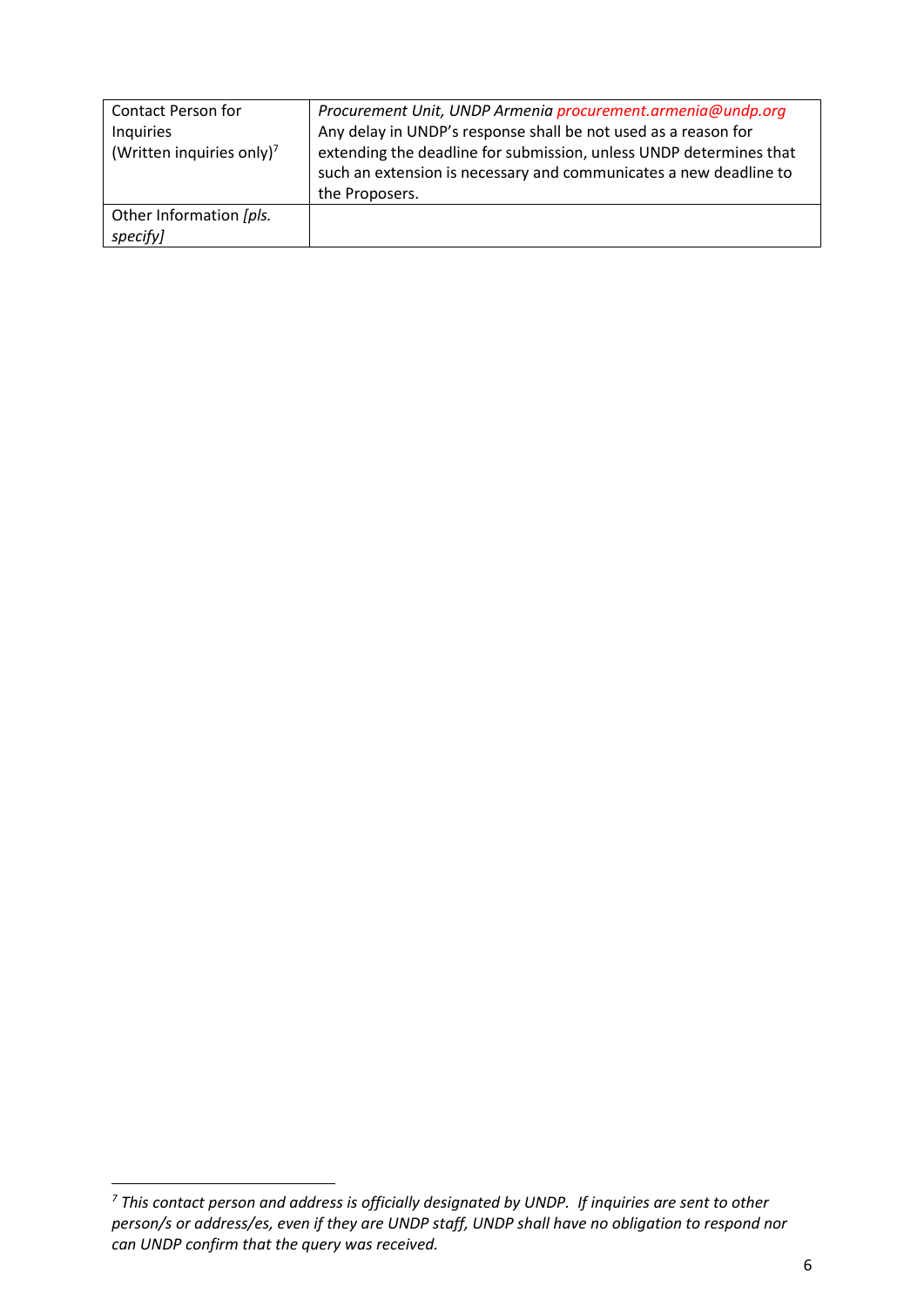#### *Annex 1a*

#### **TERMS OF REFERENCE**

**Job Title:** Data Mapping and Business Process Analysis

**Project title:** Re-framing Road Safety in Armenia

Accountable Institutions and Human Rights Protections in Armenia

**Duration:** 3.5 months

**Starting Date: February 15, 2022** 

**Duty Station:** Yerevan, Armenia

#### **Project Background**

#### **Re-framing Road Safety in Armenia:**

More than 300 people die on the roads in Armenia every year, which represents a significantly higher per capita rate than in neighbouring countries. At the same time, and in line with a rapidly growing vehicle fleet in the country, the numbers of road accidents, fatalities and injuries are on the rise. The underlying causes are many, ranging from road infrastructure to quality and maintenance of vehicles all exacerbated by unsafe road user behaviour, particularly speeding and drunk driving.

In line with the draft National Road Safety Strategy (NRSS), the sustainability and inclusion principles of the 2030 Agenda and the UN General Assembly adopted resolution A/RES/74/299, the proposed project sets out to: 1) Ensure effective management and use of road safety data for improved policy and decision making, law enforcement and monitoring & evaluation; and 2) Streamline experiment-informed and iterative policy-making practices in the context of road safety in Armenia to ensure that only effective interventions are replicated and/or scaled-up.

The Project will support the implementation of the new NRSS through the establishment of a synchronised database and experiment-informed policy-making practices, and facilitate coordination, planning and evaluation of road safety interventions, thus contributing to achieving a 50% reduction of road deaths by 2030 as per the UN General Assembly adopted resolution A/RES/74/299.

#### **Accountable Institutions and Human Rights Protections in Armenia:**

*Police Reform:* 

- Capacity of the Police to implement the reform is enhanced through improved human resource quality and better awareness;
- Institutional capacities of the Police for effective oversight, as well as for ensuring accountability, transparency and integrity are developed;
- Mechanisms to foster participation of women at all levels of policing as well as for ensuring gender equality and gender mainstreaming are developed;
- Institutional capacities of the Police for implementation for effective crisis management are improved.

#### SDG Lab Role

**3.1.** Big data analytical tool for the Operational Management System is developed and tested (UNDP)

**4.4.** Police digital transformation roadmap is developed, and digitalization piloting is implemented (UNDP)

#### **Scope of work**

The overall objective of the assignment is to adjust the SDG Lab data mapping and business process analysis methodology and tools to the current task, and conduct data mapping and business process analysis for: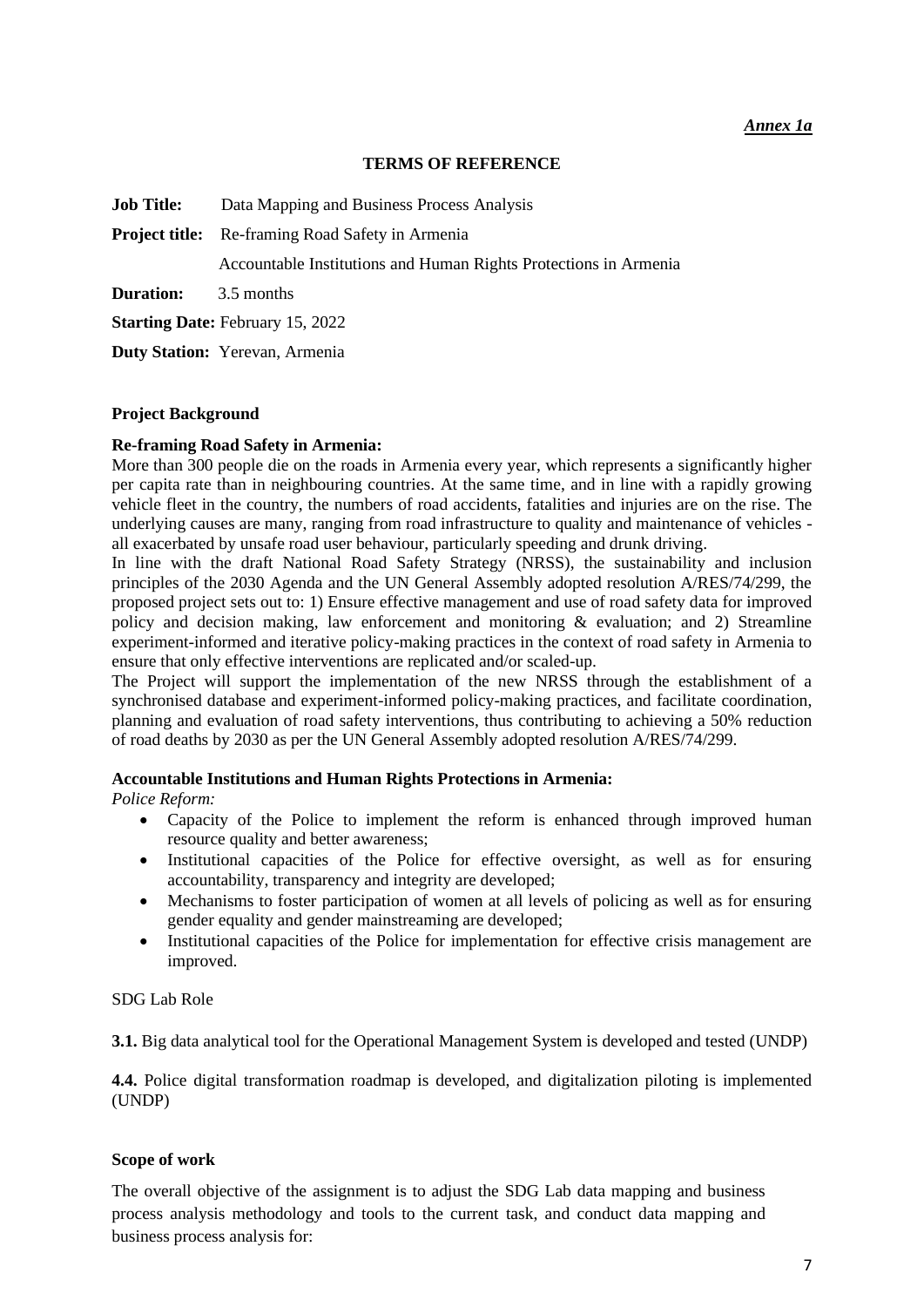- Road safety related procedures and databases and data (including, but not limited to RA Police, Ministry of Territorial Administration and Infrastructure, Road Department Fund, Armenian Motor Insurers' Bureau, Ministry of Health, Ministry of Emergency Situations, Yerevan Municipality)
- RA Police, with a focus on the Operational Management System, but also beyond the system where other relevant institutions/databases are identified that could be integrated into the system

#### **Duties and Responsibilities**

Under the overall guidance of Armenia National SDG Innovation Lab Lead as well as the direct supervision of Armenia National SDG Innovation Lab Learning and Development Lead and Public Policy Innovation Task Lead the Contractor is expected to perform the following:

#### **Re-framing Road Safety in Armenia**

- Adjustment of data mapping and business process analysis methodology and scope definition in line with road safety data analytics objectives in cooperation with SDG Lab Team
- Mapping of all potential stakeholders (both public and private, such as the Police, Ministry of Territorial Administration, online taxi services, motor insurers, etc.) that hold relevant databases (based on generic analytics methodology and CADaS /Common Accident Data Set/ recommended variables), their responsibilities, with specific focus on data generation, collection, input, processing, analytics, sharing responsibilities and capabilities
- Comprehensive data mapping of all existing databases, including quantitative and qualitative descriptions in line with recommendation of SDG Lab data scientists (note that these databases also include any paper-based historical archives that could potentially de digitized, should there be need)
- Comprehensive overview of the existing legislative and regulatory framework and identification of differences between practical processes
- Mapping of all official and non-official documents, mandatory and official fields filled in during the process of data generation, collection, input, processing, analytics and sharing
- Identification, description, and analysis of the business processes through which data is generated, collected and inputted into the systems with clear identification and visualization of business processes "as is" (both official and practical processes are to be examined to identify differences, if any, if need be through observations)
- Identification of points within the business processes where data is being generated (relevant to the scope of the project) but is not being registered, or is registered but not inputted into digital databases
- Identification and analysis of the interconnectedness of databases (both institutional and inter-institutional interconnections, including with reference to the Government Interoperability Platform (GIP) standards)
- Clear documentation of the analyzed processes, stakeholders, and pain points with robust data (including, where relevant, samples of official forms, filled out forms, sample rows from databases, etc.)
- Prepare reports and presentations on the findings of the analysis per the project team's request.

#### **Accountable Institutions and Human Rights Protections in Armenia**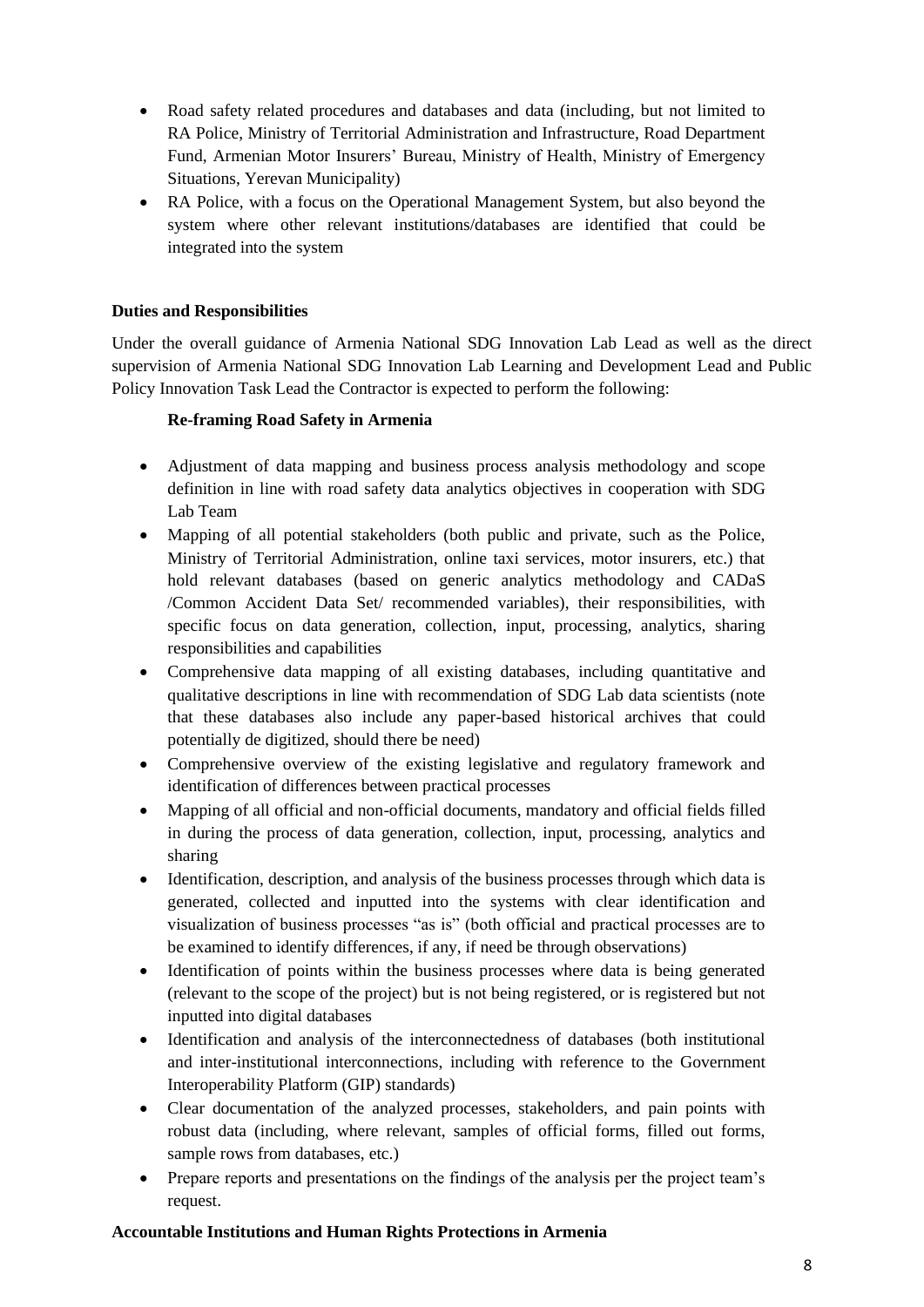- Mapping of all stakeholders and their responsibilities, with specific focus on data generation, collection, input, processing, analytics, sharing responsibilities and capabilities
- Adjustment of data mapping and business process analysis methodology and scope definition in line with Police data analytics objectives and directions stemming from the future Police digital transformation roadmap (in cooperation with SDG Lab Team)
- Identification, description, and analysis of the business processes through which data is generated, collected, and inputted into the systems with clear identification and visualization of business processes "as is" (both official and practical processes are to be examined to identify differences, if any, if need be through observations)
- Identification of points within the business processes where data is being generated (relevant to the scope of the project) but is not being registered, or is registered but not inputted into digital databases
- Comprehensive data mapping of all existing databases, including quantitative and qualitative descriptions in line with recommendation of SDG Lab data scientists (note that these databases also include any paper-based historical archives that could potentially de digitized, should there be need)
- Mapping of all official and non-official documents, mandatory and official fields filled in during the process of data generation, collection, input, processing, analytics and sharing
- Identification and analysis of the interconnectedness of business processes and databases (both institutional and inter-institutional interconnections, including with reference to the Government Interoperability Platform (GIP) standards)
- Clear documentation of the analyzed processes, stakeholders, and pain points with robust data (including, where relevant, samples of official forms, filled out forms, sample rows from databases, etc.)
- Prepare reports and presentations on the findings of the analysis per the project team's request.

| <b>Deliverables</b> | <b>Outputs</b>                                                                                                                                                                                        | Payment,<br>$\frac{6}{9}$ | <b>Delivery Date</b>                 |
|---------------------|-------------------------------------------------------------------------------------------------------------------------------------------------------------------------------------------------------|---------------------------|--------------------------------------|
| Deliverable 1       | Report on adjusted data mapping and business<br>process analysis methodology and toolkit                                                                                                              |                           |                                      |
| Deliverable 2       | Final comprehensive report with data mapping and<br>business process analysis results in relevance to<br>road safety data analytics objectives                                                        | 40%                       | 1 month after contract<br>signing    |
| Deliverable 3       | Final comprehensive report with data mapping and<br>business process analysis results in relevance to<br>overall police data analytics objectives and future<br>Police digital transformation roadmap | 60%                       | 3.5 months after contract<br>signing |

### **Deliverables and Timeframe**

#### **Institutional Arrangements**

The contractor will work under the overall guidance of the UNDP's Armenia National SDG Innovation Lab Lead and the direct supervision of Learning and Development Lead. The contractor will work collaboratively with the project team. In addition to e-mail and phone, the contractor should be available for (online) meetings and contacting. If the quality of submitted material is not properly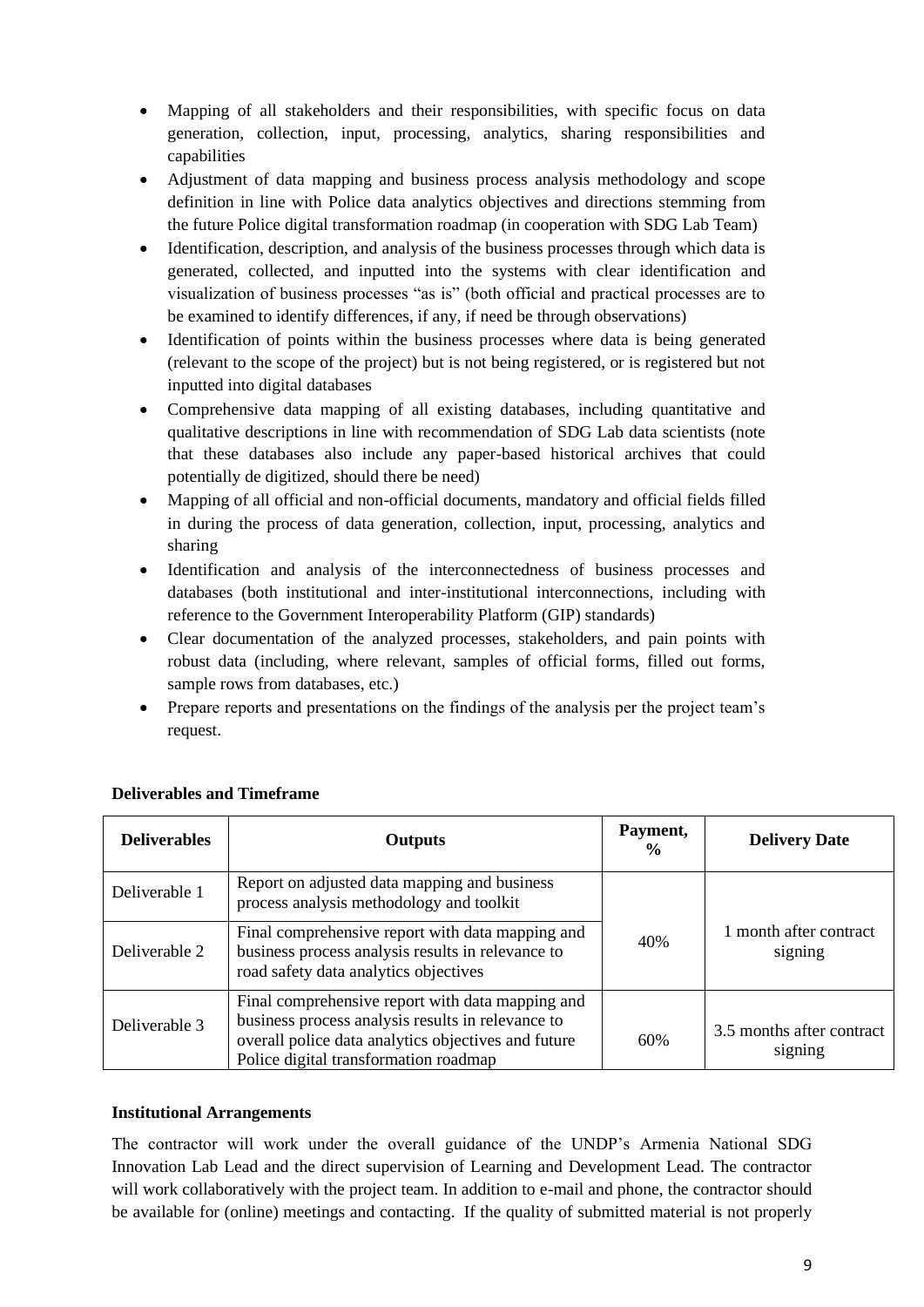ensured and/or there are deviations from the planned scope as indicated by the Project team, elimination of all the deficiencies shall be implemented by the contractor on its own expense.

#### **Payment Mode**

Payment will be done in 2 installments, upon timely completion of respective outputs and their acceptance by UNDP based on the signed acceptance acts. Evaluation of outcomes is the responsibility of UNDP. In case the conditions of the ToR are not met, the contract may be terminated, or the contract fee may be reduced.

The following payment modality is envisaged for implementation of the task:

Output 1&2 – 40 %

Output  $3 - 60%$ 

#### **Required Qualifications**

The company should demonstrate its capability and thorough understanding of the work to be carried out, as outlined in Terms of Reference and present clear capability for implementing the task, as well as it should be able to mobilize resources and the experts to successfully implement the works as per Terms of Reference.

The supplier qualifications eligible for the services described in this document include:

- Minimum of 5 years' experience in data mapping and business process analysis preferable in the public sector,
- Minimum of 3 years' experience in law, with specific focus on criminal and administrative law and proceedings;
- Knowledge of the Police structure and functionalities is strongly desirable;
- Experience in working with state or government agencies.

#### **Key personnel qualification requirements**

- **Project manager** at least 5 years of experience in data mapping and business process analysis preferably in the public sector.
- **Data specialist** At least 3 years of experience in data analytics and data mapping.
- **Lawyer/legal specialist** At least 5 years of experience in criminal and administrative law and proceedings
- **At least 2 researcher/s**  At least 2 years of experience in research, preferably in the public sector.

The Company should have a strong team of experts, with shown professional capacities. Portfolio of the firm with proven experience in data mapping and business process analysis.

**Language:** Fluency in written and oral Armenian and English is required

#### **Proposed Strategy and Implementation Plan:**

A detailed work plan with timeline for the Deliverables to be implemented through the adjusted SDG Lab methodology.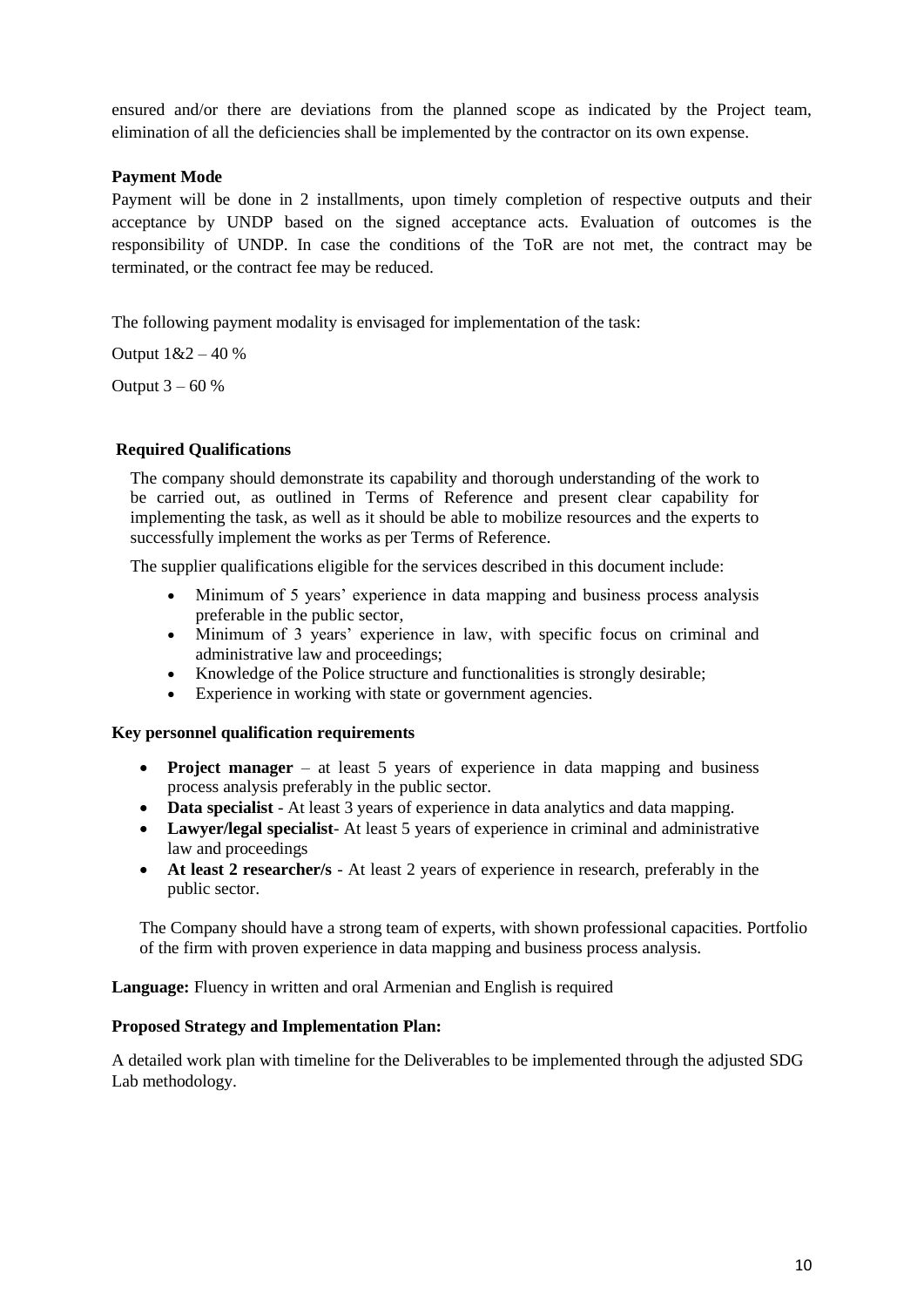## **Annex 2 - FORM FOR SUBMITTING SERVICE PROVIDER'S PROPOSAL<sup>8</sup>**

*(This Form must be submitted only using the Service Provider's Official Letterhead/Stationery<sup>9</sup> )*

[insert: *Location]*. [insert: *Date]*

To: [*insert: Name and Address of UNDP focal point]*

Dear Sir/Madam:

We, the undersigned, hereby offer to render the following services to UNDP in conformity with the requirements defined in the RFP dated *[specify date]* , and all of its attachments, as well as the provisions of the UNDP General Contract Terms and Conditions:

#### A. **Qualifications of the Service Provider**

*The Service Provider must describe and explain how and why they are the best entity that can deliver the requirements of UNDP by indicating the following:*

- *a) Profile – describing the nature of business, field of expertise, licenses, certifications, accreditations;*
- *b) Business Licenses – Registration Papers, Tax Payment Certification, etc.*
- *c) Latest Audited Financial Statement – income statement or balance sheet to indicate Its financial stability, liquidity, credit standing, and market reputation, etc. ;*
- *d) Track Record – list of clients for similar services as those required by UNDP, indicating description of contract scope, contract duration, contract value, contact references;*
- *e) Certificates and Accreditation – including Quality Certificates, Patent Registrations, etc.*
- *f) Written Self-Declaration that the company is not in the UN Security Council 1267/1989 List, UN Procurement Division List or Other UN Ineligibility List.*

#### B. **Proposed Methodology for the Completion of Services**

*The Service Provider must describe how it will address/deliver the demands of the RFP; providing a detailed description of the essential performance characteristics, reporting conditions and quality assurance mechanisms that will be put in place, while demonstrating that the proposed methodology will be appropriate to the local conditions and context of the work.*

#### C. **Qualifications of Key Personnel**

*If required by the RFP, the Service Provider must provide:*

- *a) Names and qualifications of the key personnel that will perform the services indicating who is Team Leader, who are experts, etc.;*
- *b) CVs demonstrating qualifications must be submitted; and*
- *c) Written confirmation from each personnel that they are available for the entire duration of the contract.*

<sup>8</sup> *This serves as a guide to the Service Provider in preparing the Proposal.* 

*<sup>9</sup> Official Letterhead/Stationery must indicate contact details – addresses, email, phone and fax numbers – for verification purposes*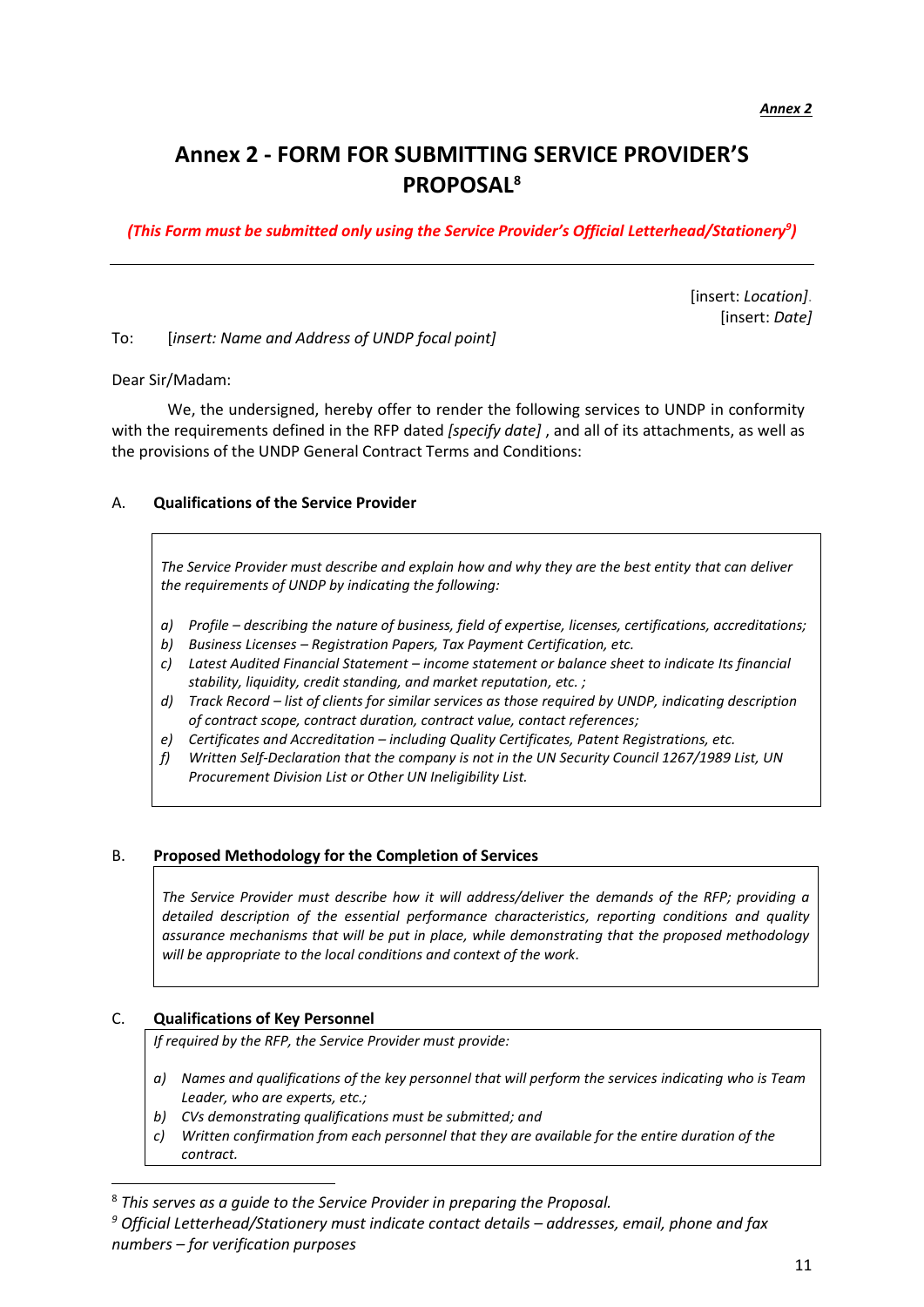#### D. **Cost Breakdown per Deliverable\***

|                | <b>Deliverables</b><br>[list them as referred to in the RFP]                                                                                                                                          | Percentage of<br><b>Total Price (Weight</b><br>for payment) | <b>Price</b><br>(Lump Sum,<br>All Inclusive) |
|----------------|-------------------------------------------------------------------------------------------------------------------------------------------------------------------------------------------------------|-------------------------------------------------------------|----------------------------------------------|
| 1              | Report on adjusted data mapping and business process<br>analysis methodology and toolkit                                                                                                              |                                                             |                                              |
| $\overline{2}$ | Final comprehensive report with data mapping and business<br>process analysis results in relevance to road safety data<br>analytics objectives                                                        | 40%                                                         |                                              |
| 3              | Final comprehensive report with data mapping and business<br>process analysis results in relevance to overall police data<br>analytics objectives and future Police digital transformation<br>roadmap | 60%                                                         |                                              |
|                | Total                                                                                                                                                                                                 | 100%                                                        |                                              |

*\*This shall be the basis of the payment tranches*

### E. **Cost Breakdown by Cost Component** *[This is only an Example]***:**

| <b>Description of Activity</b>  | Remuneration     | <b>Total Period of</b> | No. of    | <b>Total Rate</b> |
|---------------------------------|------------------|------------------------|-----------|-------------------|
|                                 | per Unit of Time | <b>Engagement</b>      | Personnel |                   |
| <b>I. Personnel Services</b>    |                  |                        |           |                   |
| 1. Services from Home Office    |                  |                        |           |                   |
| Key Expert 1<br>a.              |                  |                        |           |                   |
| Key Expert 2<br>b.              |                  |                        |           |                   |
| Key Expert 3<br>c.              |                  |                        |           |                   |
| Expert 3<br>d.                  |                  |                        |           |                   |
| Expert 4<br>e.                  |                  |                        |           |                   |
| f.<br>                          |                  |                        |           |                   |
| 2. Services from Field Offices  |                  |                        |           |                   |
| Key Expert 1<br>a.              |                  |                        |           |                   |
| Key Expert 2<br>b.              |                  |                        |           |                   |
| Expert 3<br>c.                  |                  |                        |           |                   |
| Expert 4<br>d.                  |                  |                        |           |                   |
| 3. Services from Overseas       |                  |                        |           |                   |
| a. Expertise 1                  |                  |                        |           |                   |
| b. Expertise 2                  |                  |                        |           |                   |
| II. Out of Pocket Expenses      |                  |                        |           |                   |
| 1. Travel Costs                 |                  |                        |           |                   |
| 2. Daily Allowance              |                  |                        |           |                   |
| 3. Communications               |                  |                        |           |                   |
| 4. Reproduction                 |                  |                        |           |                   |
| 5. Equipment Lease              |                  |                        |           |                   |
| 6. Others                       |                  |                        |           |                   |
| <b>III. Other Related Costs</b> |                  |                        |           |                   |
| <b>TOTAL</b>                    |                  |                        |           |                   |

*[Name and Signature of the Service Provider's Authorized Person] [Designation] [Date]*